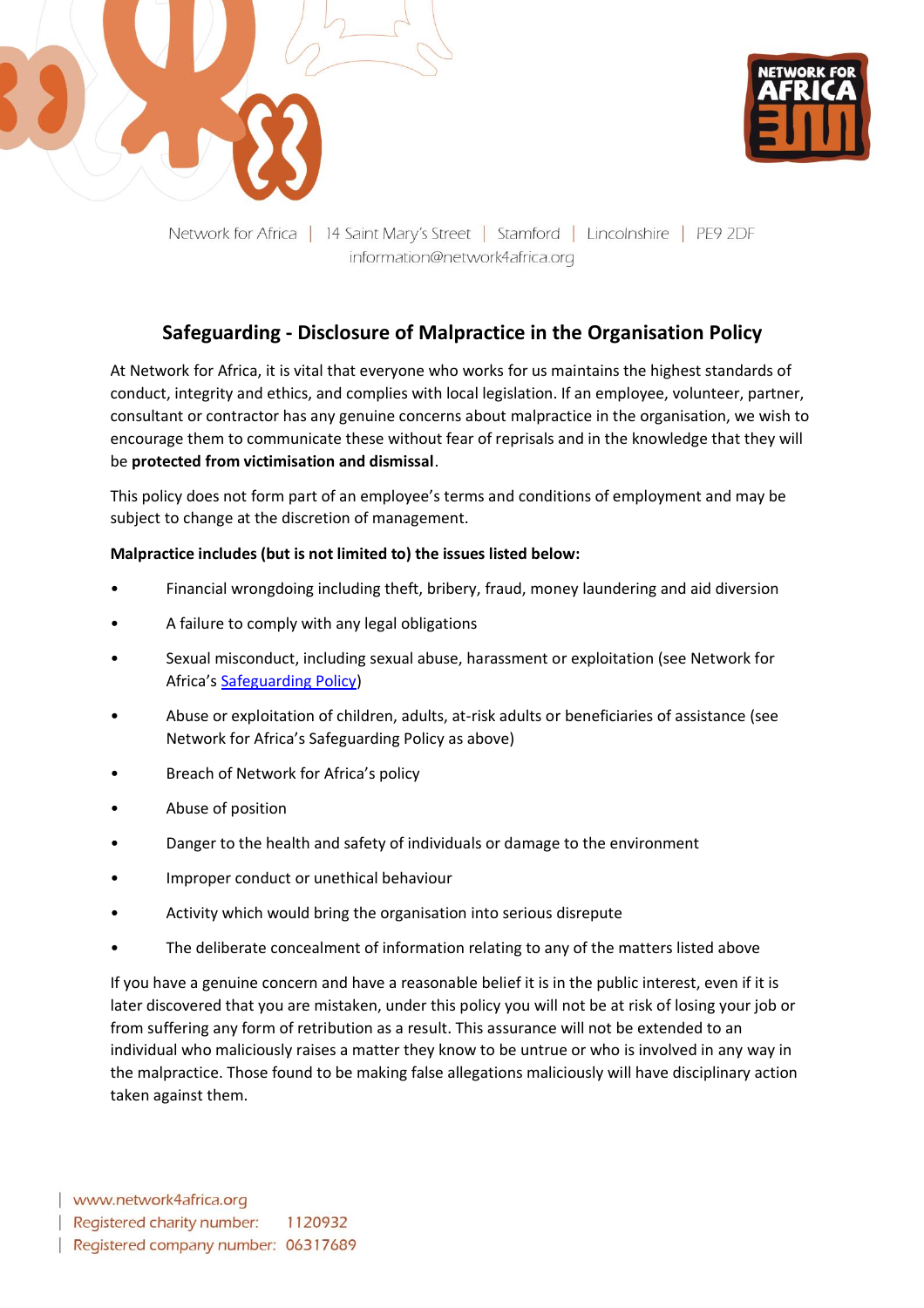Malpractice is not a complaint about the performance and behaviour of a manager or other work colleague towards you. Such complaints will be directed for action to Network for Africa's HR policies and procedures.

If you genuinely believe that the actions of someone who works for Network for Africa could lead to or has resulted in malpractice, please follow the procedure below:

Please note this procedure is not intended to replace Network for Africa's Grievance Procedures, which continue to be the appropriate way to raise personal issues relating to the specific job or employment.

1. Raise the matter with your line manager, who will consult with the appropriate contact point. If you feel that you are unable to raise the matter with your line manager, and you are able to, raise it with a more senior manager or Chair of Trustees.

At the point of raising a concern it would be useful for you to share information describing:

- Whether anyone is at immediate risk of harm?
- What happened? If possible make note of dates, times, places, people.
- Who is involved?
- How do you know about it?
- When were you first concerned about it?
- Have you told anybody about it?
- Was any action taken?

All managers should:

- Report incidents of theft, fraud, or corruption immediately to Network for Africa's CEO or Chair of Trustees
- Report Safeguarding concerns relating to sexual abuse or exploitation of children, adults, at-risk adults, beneficiaries of assistance or any of Network for Africa's representatives to Network for Africa's Safeguarding lead or
- Report any other incidents of malpractice in the workplace to Network for Africa's CEO or Chair of Trustees
- 2. A decision will be made on whether it is appropriate to handle such complaints under this policy. Where not appropriate the complainant will be informed and their permission sought to divert the issue to the appropriate HR procedure.
- 3. When matters are reported to the CEO, Network for Africa's [Fraud and Corruption](https://network4africa.org/wp-content/uploads/2022/06/anti-bribery-fraud-corruption-policy.pdf) policy will be followed. If an investigation is conducted, the outcome may involve taking disciplinary action if misconduct has been proved, which may include dismissal.
- 4. When matters are reported to the Safeguarding lead, Network for Africa's [Dealing with](https://network4africa.org/wp-content/uploads/2022/06/dealing-with-safeguarding-reports.pdf)  [Safeguarding Reports](https://network4africa.org/wp-content/uploads/2022/06/dealing-with-safeguarding-reports.pdf) will be followed. If an investigation is conducted, the outcome may involve taking disciplinary action if misconduct has been proved, which may include dismissal.